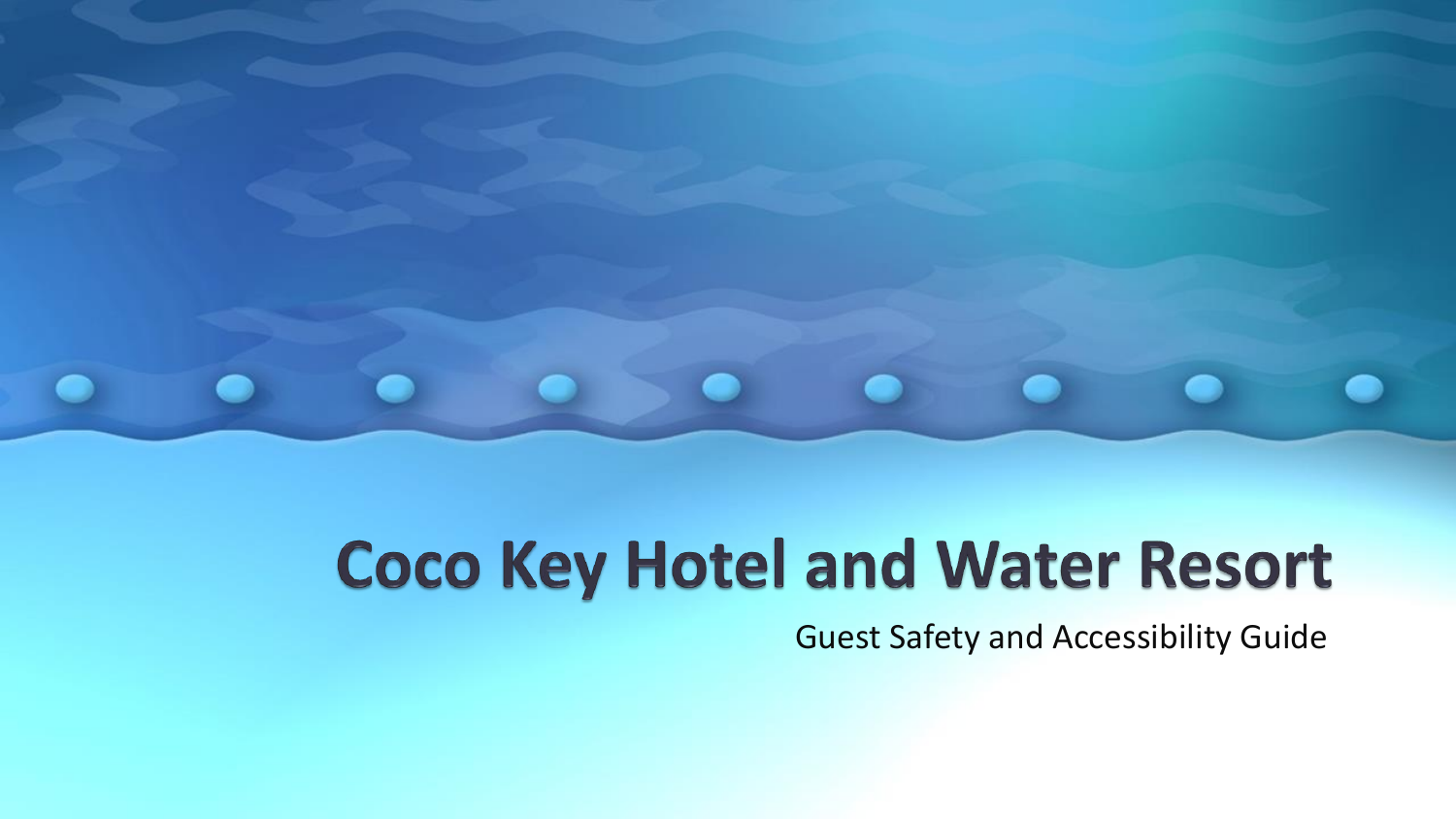#### Table Of Contents

- Welcome.....Pg. 3
- General Information….Pg. 4
	- Service Animals....Pg. 4
	- Guest Services….Pg. 4
	- Restrooms....Pg. 4
	- First Aid....Pg. 4
	- Complimentary Life Vests….Pg. 4
	- Restaurants....Pg. 5
	- Gift Shops ....Pg. 5
	- Ride Access Information....Pg. 5
	- Height Requirements....Pg. 5
	- Casts, Braces and Walking Boots…Pg. 6
	- Prosthetic Devices and Amputations….Pg. 6
- Guests of Exceptional Size….Pg. 6
- Ride Escorts....Pg. 6
- Loose Article Policy....Pg. 7
- Oxygen Tanks….Pg. 7
- Safety Warning....Pg. 7
- Definitions....Pg. 8
- Ridership Criteria....Pg. 8-9
- Ride Information....Pg. 10
	- Minnows Lagoon….Pg. 10
	- Coral Reef Cove….Pg. 11
	- Parrots Perch....Pg. 12
	- Over The Falls Body Slide....Pg. 13
	- Boomerango....Pg. 14
	- Surfer Splash....Pg. 15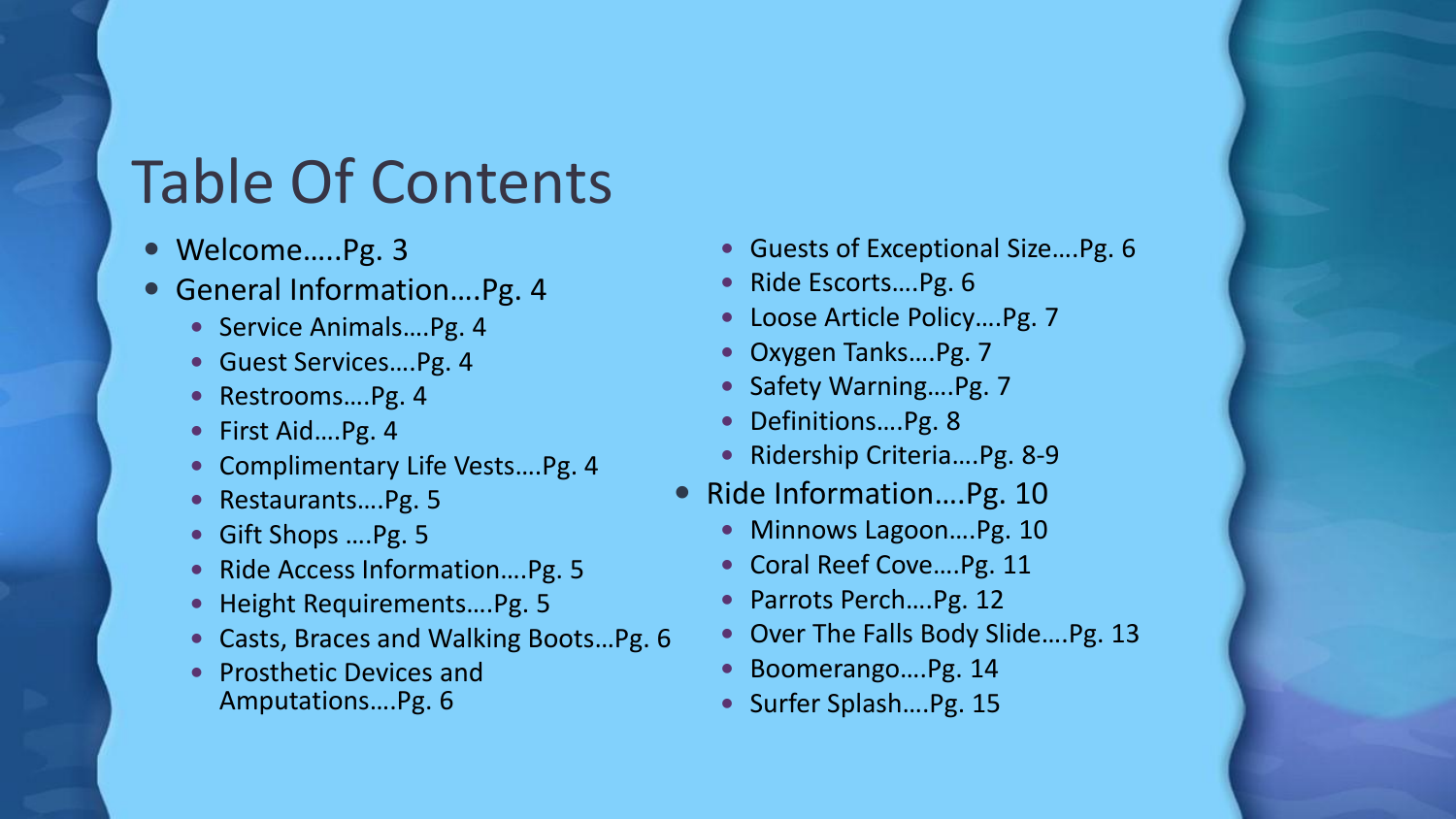#### Welcome To CoCo Key Hotel and Water Resort!!

 We're glad you're here! This guide provides an overview of services and facilities available for guests with disabilities who are visiting CoCo Key. We are committed to providing a safe and enjoyable environment to all guests. Please refer to Guest Services if you have any questions. At CoCo Key, we follow all ADA guidelines to help better assist guests with disabilities. Our facility matches the individual abilities of our guests to the requirements of each ride. The Americans With Disabilities Act or ADA, guidelines stipulate that any swimming pool with under 300 linear feet of pool wall must provide one means of access, and that means must be either a pool lift or a sloped entry. Our policy was developed based on the requirements of the manufacturer and by evaluating the physical and mental attributes required to safely ride each ride and participate in our other attractions. It is our policy to allow anyone to ride our rides and enjoy our attractions so long as they meet all of these requirements and such that it does not present a potential hazard to the guest or others.

\*Notice: The information in this guide is subject to change without notice. Please contact a CoCo Key team member regarding accessibility prior to entering a particular attraction. You also may wish to visit Guest Services for current information on accessibility and services.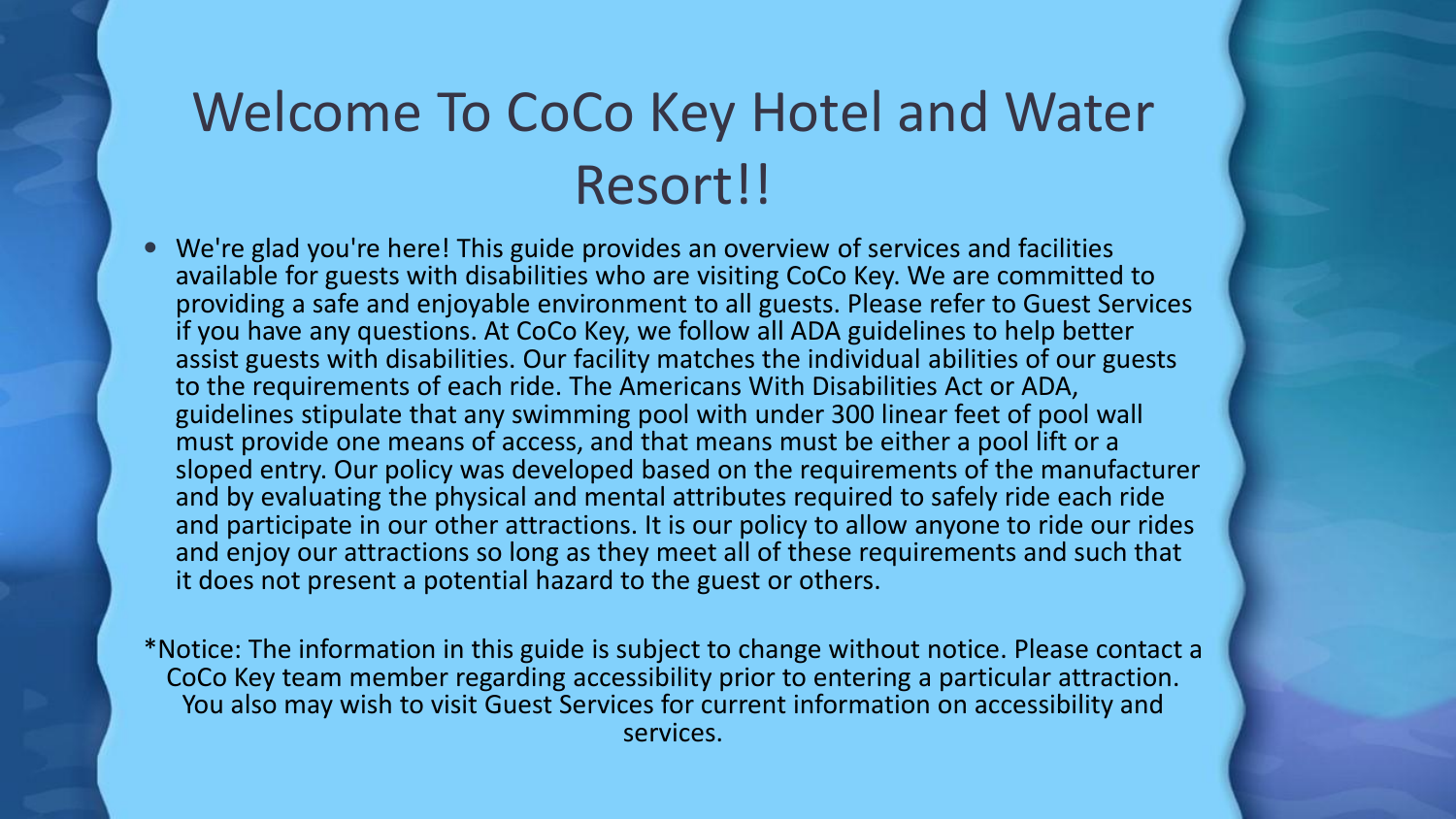- **SERVICE ANIMALS**: Service animals are welcome at CoCo Key Hotel and Water Resort facilities. Service animals must be individually trained to do work or perform . task for the benefit of an individual with a disability. Service animals must remain on a leash or harness and/or under the control of its handler at all times and be house broken. If at any time your service animals behavior is out of control, you will be asked to remove your service animal from the premises. Please be aware that Service Animals are not permitted in the pools or on any attraction at CoCo Key.
- **Wheelchairs and Electric Convenience Vehicles (ECV's)** are allowed in the waterpark but may not enter the water.
- **RESTROOMS:** All restrooms are accessible to guests using wheelchairs and are clearly marked with the disabled symbol. Companion restrooms are also available.
- **FIRST AID:** First Aid is located at the waterpark front desk as well as inside the

waterpark. All lifeguards and supervisors have been trained in accordance with Ellis Association Lifeguard Training.

 **LIFE VESTS:** Weak swimmers, nonswimmers and those under 48 inches tall are recommended to wear a life vest. Only U.S. Coast Guard approved Type II, Type III,and Type V life vests are permitted at CoCo Key. Complimentary life vests are provided at the waterpark front desk for hotel guests and are U.S. Coast Guard approved. Life Vests are also available for Day Guests but must leave a \$10 Cash Deposit that will be returned when the life vest is turned in.

\*A **U.S. Coast Guard approved Type II life vest** is a buoyant style vest good for calm or inland water and suitable for supervised use in pools and water-parks. A U.S. Coast Guard approved Type III and V life vest is a flotation style vest good for calm or inland water and suitable for supervised use in pools and water-parks.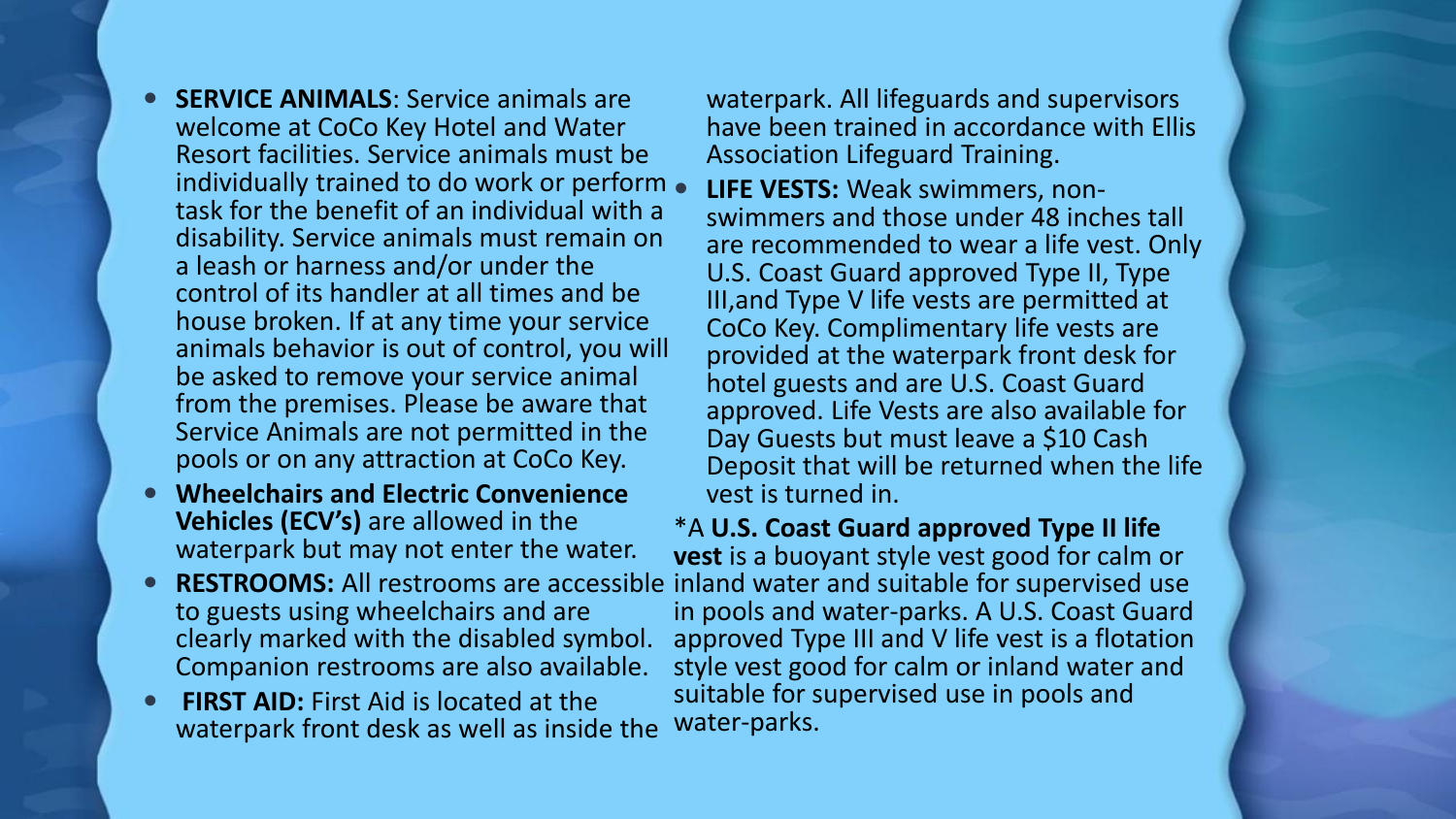- **RESTAURANTS**: We have 2 restaurants on site. Tradewinds, Guests must be able to hold on tight and keep their hands, open for breakfast until 11:00 A.M. daily, or Caliloo Grill , open **arms, legs and feet down and within the confines of the tube**  for lunch and dinner until 7 P.M. daily. The Restaurants are accessible by ramp and stairs. There is seating spacious enough to accommodate a wheel chair and or walker,stroller, etc. **or raft at all times. Guests must be able to demonstrate a willingness and ability to comply with verbal and written rider requirements. The rider requirements and health**
- **GIFT SHOPS**: All gift shops are wheelchair accessible. Please ask any team member for assistance.
- **RIDE ACCESS INFORMATION:** At CoCo Key, safety is the only consideration that takes precedence over fun! Thrill rides, by their very nature, create forces and speeds that may not be acceptable or tolerable to some guests and may cause injury to some riders with known or unknown preexisting conditions. Many theme park rides incorporate safety systems designed by the manufacturer to accommodate people of average physical stature and body proportion. These systems may place restrictions on  $\bullet$ the ability of an individual to safely experience the ride. In general, you should ride only if you are in good health. Do not ride if you know or suspect you may be pregnant, have high blood pressure, heart, neck or back problems, motion sickness, recent surgery or any other medical condition that may be affected by the features of the ride. You should not ride if you have any impairment or condition that would prevent the normal use of the attraction or inability to follow any safety requirement

**restrictions are listed at the entrance of each ride. Guests with casts or braces will be restricted from riding certain rides where the cast or brace may present a hazard to the guest or slides. Please consult with our waterpark staff for more information or if in doubt about your ability to safely experience a ride. Our lifeguards can offer assistance steadying a guest transferring to or from a wheelchair. They may not lift or assist in lifting anyone using a wheelchair. All guests must be able to board a ride themselves or with help from a member of their party. The maturity level of any rider must be considered prior to riding.**

 **HEIGHT REQUIREMENTS:** Height requirements are posted at each attraction. Your child may be measured at the height check station located at all attraction entrances. All guests, including those using wheelchairs, must meet the height requirement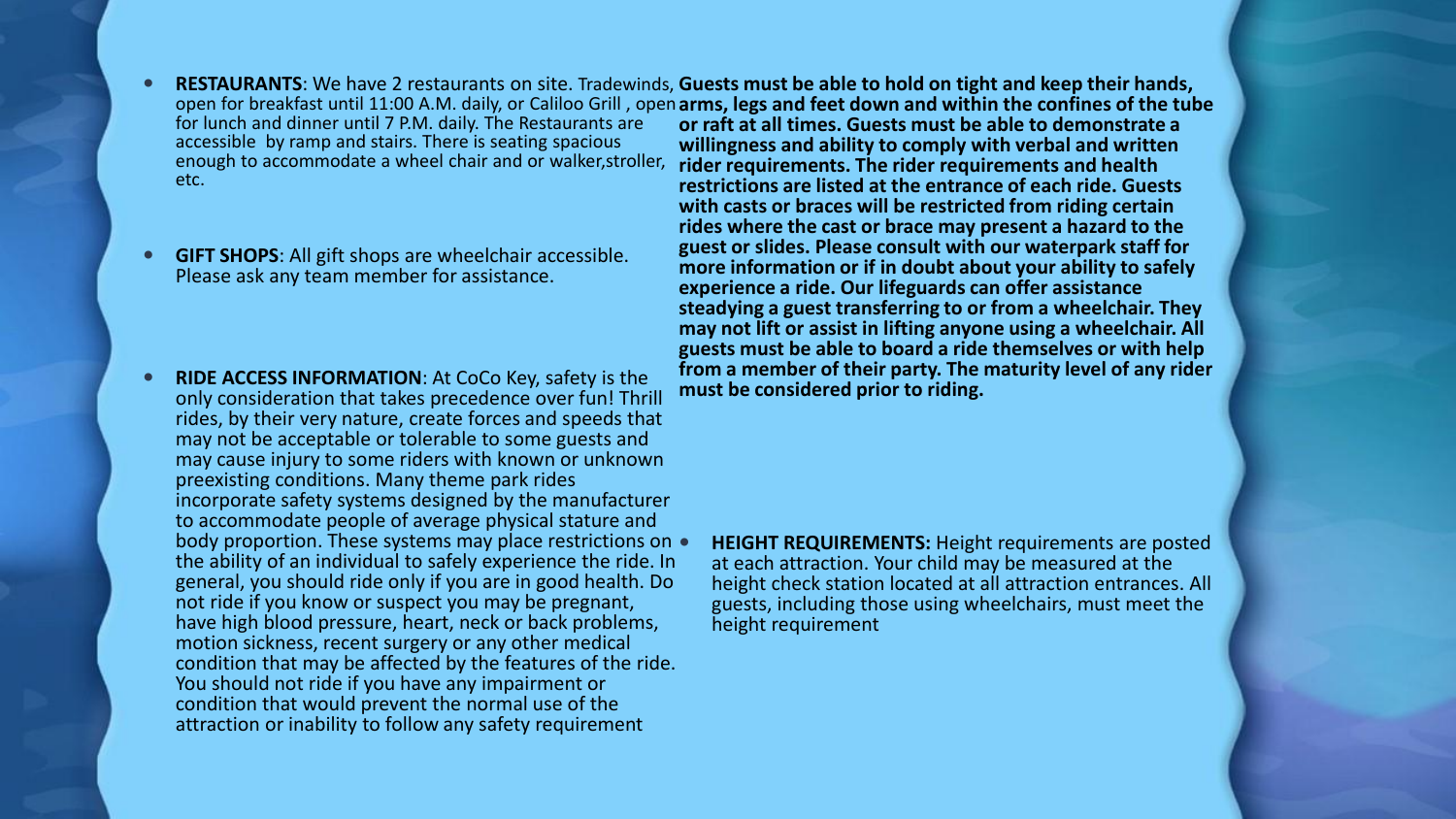**CASTS, BRACES AND WALKING BOOTS**: Guests with a full arm cast, full leg cast or braced arm cast may be restricted from riding certain rides and should refer to the Ride Information section of this guide for details.

**• PROSTHETIC DEVICES AND AMPUTATIONS**: Guests with any type of prosthesis should ensure it is properly secured before riding any ride. Padding will be required for exposed metal on prosthetic devices. Please contact any team member to determine specific ability to ride any ride.

 **GUESTS OF EXCEPTIONAL SIZE**: Riders must be able to maintain proper riding position. Safety guidelines have been designed by the manufacturer to accommodate people of average physical stature and body proportion. These guidelines may place restrictions on the ability of an individual to safely experience the attraction. Extremely large or small individuals may not be safely accommodated by these guidelines. Our goal is to accommodate everyone who can safely participate in any of CoCo Keys attractions.

**RIDE ESCORTS:** Ride escorts may be required due to mechanical problems, weather conditions or power interruption. If a ride escort is required, guests may need to negotiate stairs from the highest point of the ride. Guests will need to remain seated, pushing themselves forward with their hands to descend down the slide. Guests requiring assistance during the ride escort, may be escorted last in order to expedite the ride escort process. Please inquire about specific procedures prior to boarding a particular attraction.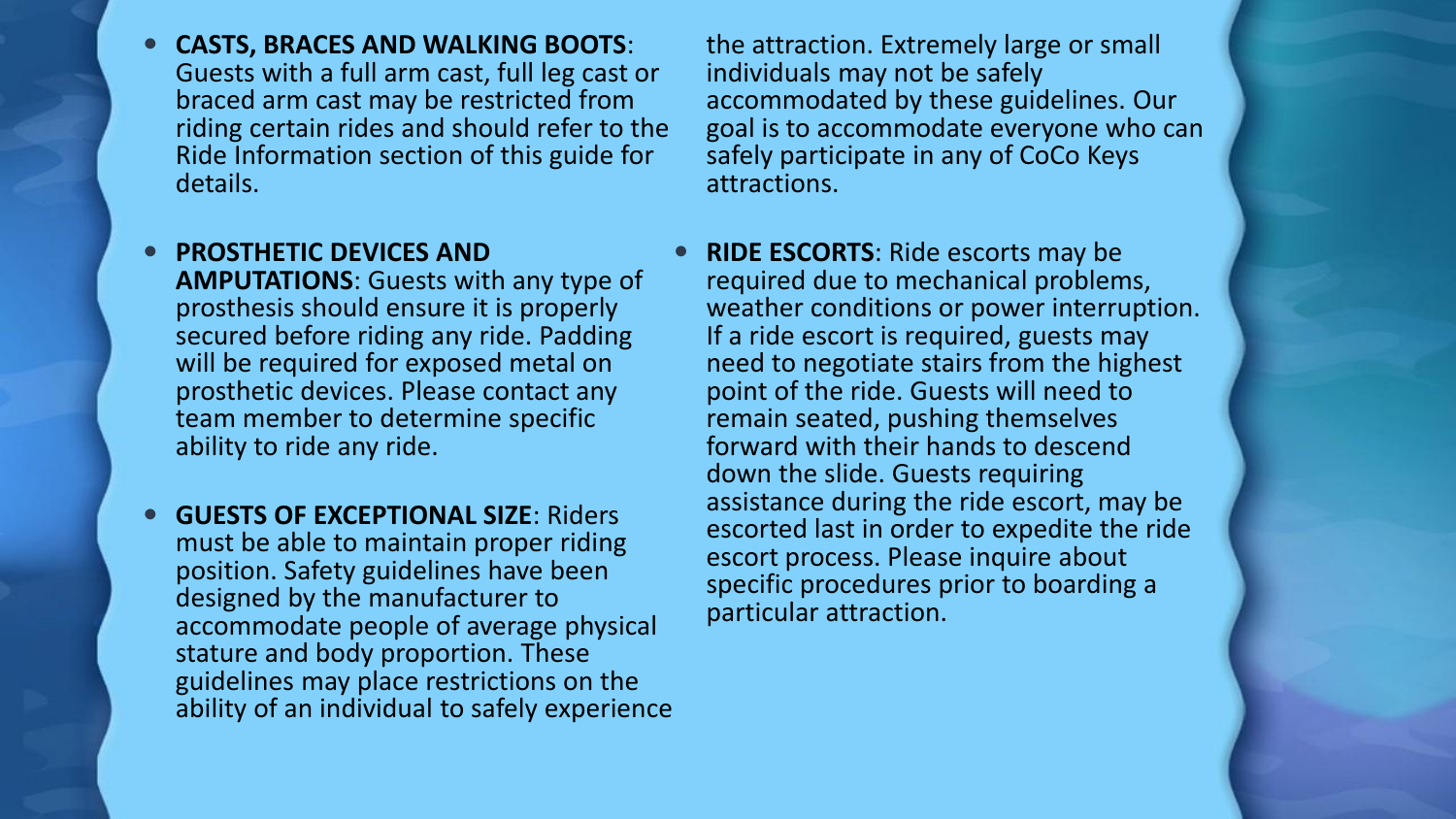- **LOOSE ARTICLE POLICY**: No loose articles other than sunglasses and hats are permitted on the attractions. We recommend that all loose articles are left in a locker or with a non-rider. CoCo Key is not responsible for lost or damaged articles. All found articles are returned to the Waterpark front Desk at the end of the night.
- **OXYGEN TANKS:** Due to the dynamics and certain characteristics of the pools and attractions, oxygen tanks are not permitted inside the water.
- **\*SAFETY WARNING\* BEFORE EXPERIENCING A RIDE PLEASE NOTE ALL SAFETY WARNINGS BOTH VERBAL AND WRITTEN FOR EACH RIDE, SUCH AS**: Please exercise caution in participating in each attraction, watching your step while loading/unloading in the attraction.

Please obey all instructions given by guards. Keep all parts of your body inside the ride at all times. You are responsible for your personal property. Finish food and beverages before boarding. *Proper swimsuit is required; clothing with zippers, buckles, buttons, denim and rivets are prohibited.* Water shoes and swimming material shirts maybe worn. Cotton, sport shorts and wetsuits are not permitted on body slides. Each attraction has a posted restriction sign at the attraction entrance. Please review these closely. If you have any questions, please see a CoCo Key team member for more details.

 No smoking while in line or while riding. Smoking is prohibited anywhere in the waterpark.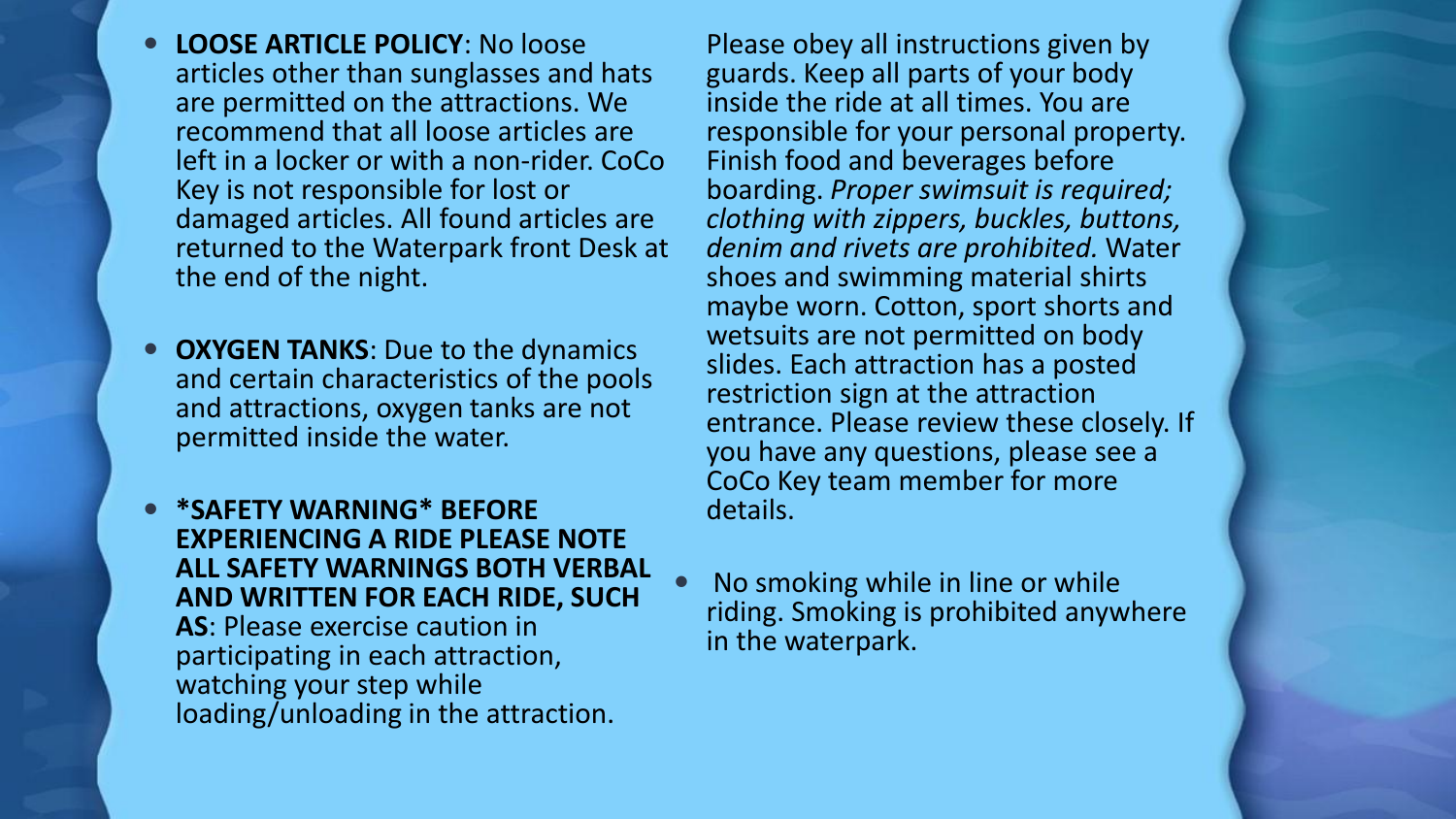- **DEFINITIONS**: Every ride entrance lists height requirements and special instructions regarding the ride. CoCo Key uses the following terms:
	- Supervising Companion: A supervising companion is someone who physically and mentally meets all the requirements to ride the ride themselves and is 14 years of age or older.
	- Accompanied by: Whenever a guest needs accompaniment, the accompanying person must meet all the ride requirements, as well as assist the guest. This includes helping the guests in the boarding and exiting of the ride, assisting the guest in maintaining postural control while riding, and assisting the guest down stairs, catwalks or ladders in case of a ride escort.
	- Hand-Held Infant: A hand-held infant is a child who is unable to the ride unit independently or maintain independent seated postural control.
	- Functioning Extremity: A functioning extremity is a limb over which a person has control. A prosthetic device is considered a functioning extremity.
	- Ability to hold on or brace: Ability to use one's arms to maintain a grasp on an assist bar and support one's body during normal and emergency procedures on a ride and to use one's legs to brace to maintain a seated position during the forces of the ride.

**RIDERSHIP CRITERIA**: The ability for a disabled guest to ride certain rides or attractions is evaluated based on certain criteria which may include manufacturer's requirements and other safety considerations. Some of those may include the following:

 1. Ability to maintain the proper riding position throughout the ride. The guest must have the body and spinal control to maintain the proper riding position throughout the ride without the aid of other people or devices and be able to maintain the proper riding position even during bumping or other characteristic movements of the ride.

- 2. Weight distribution to allow the restraint device to function as designed. The weight distribution of the guests body must not interfere with any of the ride or attractions safety and restraint devices as they were designed.
- 3. Control of upper torso including head and neck. The guest must have sufficient muscle control to support their head, neck and upper torso in the proper position during the ride or attractions designed dynamic motions.
- 4. Ability to hold on with one functioning hand. A functioning hand is an upper extremity or prosthesis with fingers that have the ability to grasp the restraint device and exhibits good grip control, the ability to brace and is strong enough to maintain the proper riding position throughout the duration of the ride.
- 5. Ability to hold on with two functioning hands. Ability to hold on with two functioning hands as described above.
- 6. Ability to hold on with one functioning arm. A functioning arm is an upper extremity or prosthesis that has the ability to arm-grip the restraint device by wrapping the arm around the restraint device and is strong enough to allow the guest to maintain the proper riding position throughout the duration of the ride.
- 7. Ability to hold on with two functioning arms. Ability to hold on with two functioning arms as described above.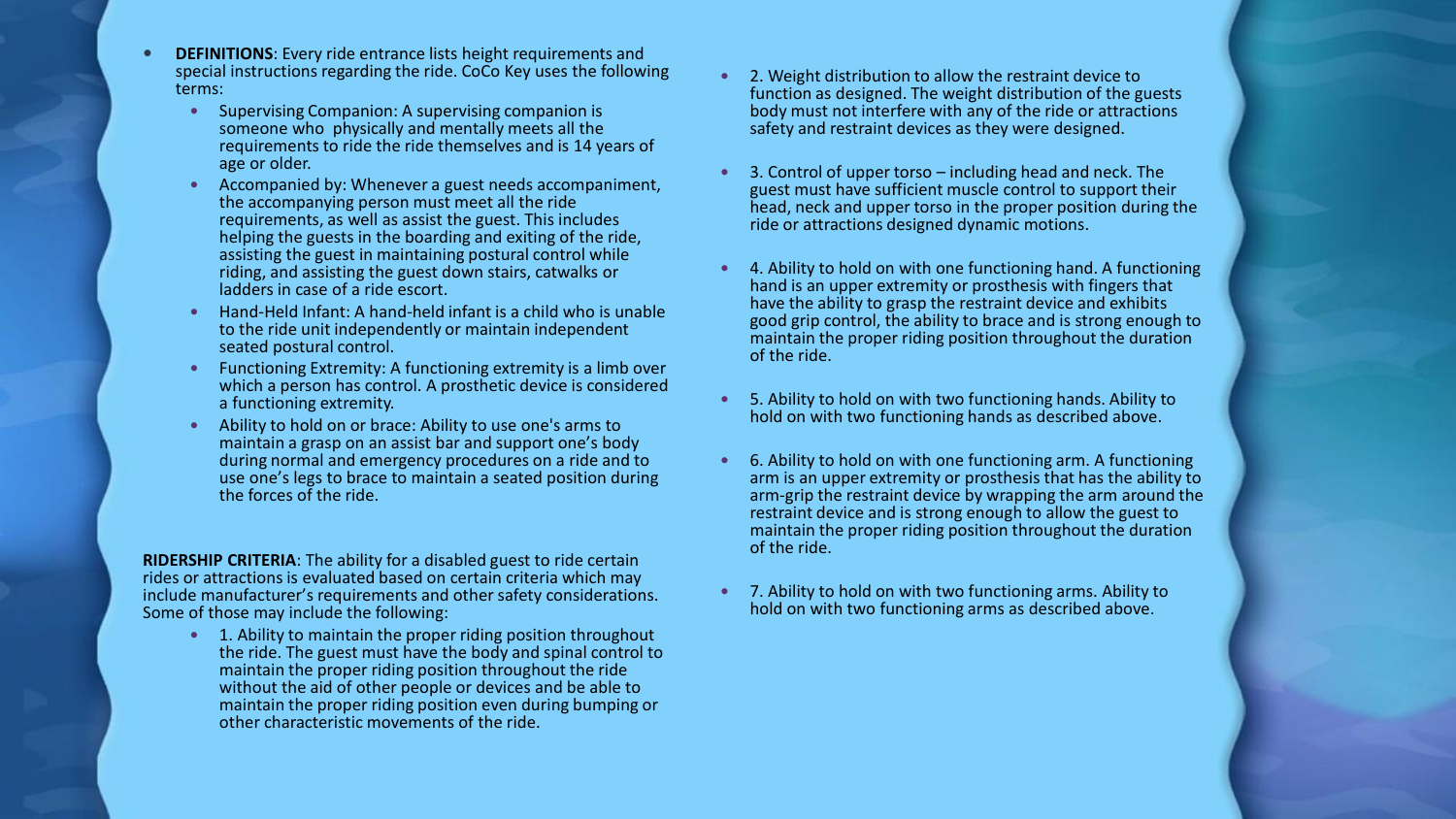- 6. Ability to hold on with one functioning arm. A functioning arm is an upper extremity or prosthesis that has the ability to arm-grip the restraint device by wrapping the arm around the restraint device and is strong enough to allow the guest to maintain the proper riding position throughout the duration of the ride.
- 7. Ability to hold on with two functioning arms. Ability to hold on with two functioning arms as described above.
- 8. Ability to brace self with one functioning leg. Guest must have one functioning leg, natural or prosthetic, for bracing their body during the course of the ride or attraction.
- 9. Ability to brace self with two functioning legs. Guest must have two functioning legs, natural or prosthetic, to be used for bracing their body during the course of the ride or attraction and maintaining balance when entering and exiting a ride or attraction.
- 10. Minimum of two functioning extremities. Guest must have a minimum of two functioning extremities, natural or prosthetic (two arms, two legs, or one arm and one leg), to brace themselves during the ride and assist in entering and exiting the ride or attraction.
- 11. Minimum of three functioning extremities. Guest must have a minimum of three functioning extremities, natural or prosthetic (two legs and an arm or two arms and a leg) to allow the guest to brace in a tripod manner during the ride.
- 12. Ability to enter and exit the ride without endangering self or others. Guest must be able to enter and exit the ride without jeopardizing themselves or others and to assist with

their own evacuation, if necessary. This may include entering through an exit or having someone aid him or her in boarding. If a guest has to be lifted in and out of a ride unit, they must be accompanied by a supervising companion who is accustomed to doing this. For the safety of ride or attraction operators and the guest, our operators are instructed not to perform this function, other than in children's ride areas.

 13. Appropriate Observed Conduct. Guest must demonstrate appropriate observed conduct by indicating a willingness and ability to understand, participate in and follow all rider requirements. Appropriate observed conduct may include but not be limited to, maintaining the proper riding position, attention to and compliance with safety instructions, proper use of restraints and safety equipment and a willingness to participate in the attraction.

 In addition to the basic physical and mental requirements defined, each ride is evaluated relative to specific temporary conditions which may prevent a guest from safely riding a particular ride. Some of the specific conditions evaluated include: • Cervical collar or neck brace • Broken collar bone • Full arm cast • Braced arm cast • Lower arm cast • Full leg cast • Lower leg cast • Bilateral abduction leg casts (brace between legs) • The suitability of safely carrying hand-held infants on each ride.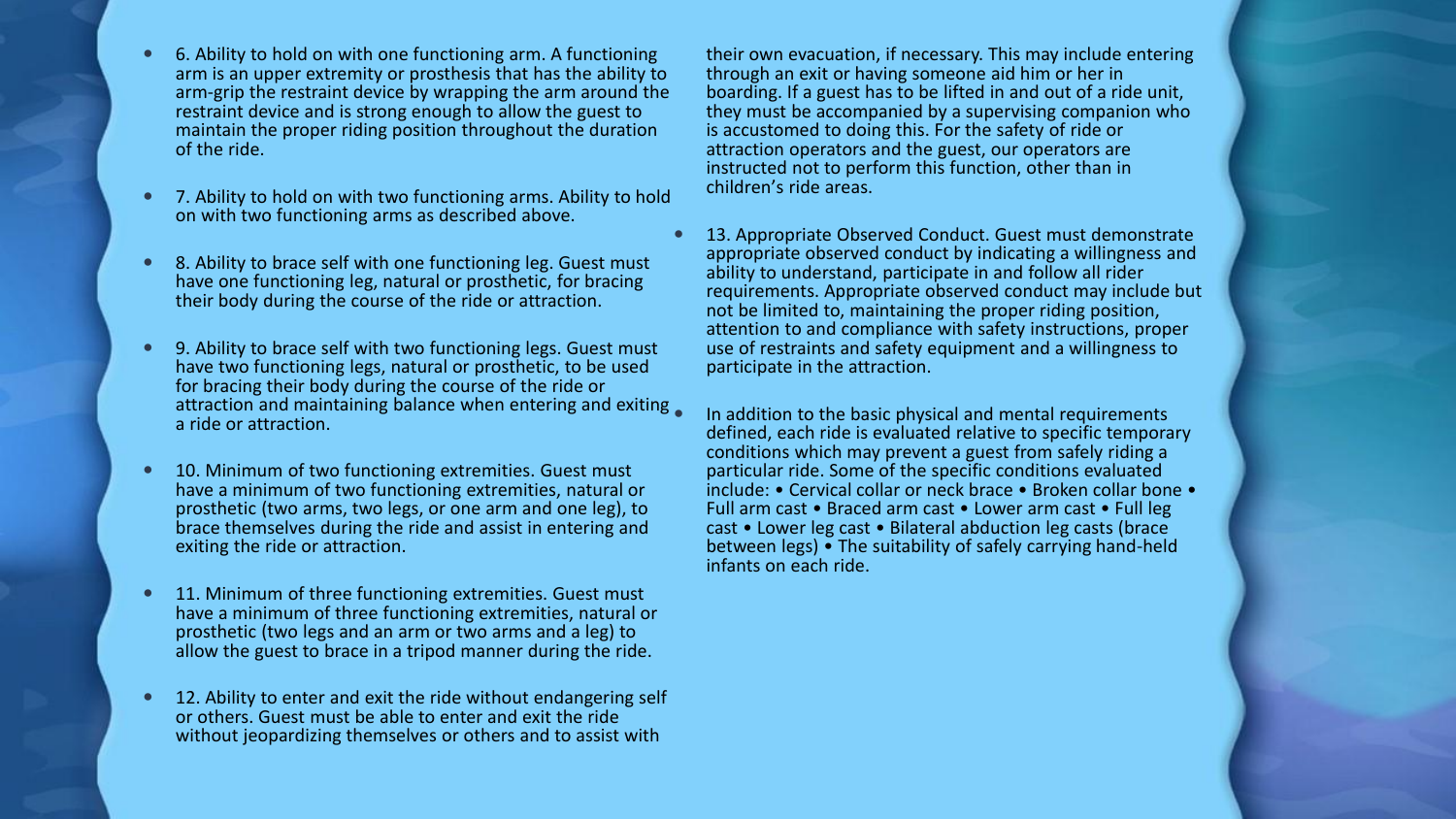# Minnows Lagoon

- Designed with children under 36 inches in mind, Minnows Lagoon features pint-sized slides and mushroom fountains loved by little ones and adults. Water depth will range from zero inches to three feet . deep.
- Guests using wheelchairs may access from the zero depth beach entry to the pool. Guest must transfer themselves out of their chair to access the pool. Guests may need assistance from a member of their party to complete this process.
- **HEIGHT REQUIREMENT:** There is no height requirement. Rider cannot exceed 200 lbs. Weak or non-swimmers should have an accompanying adult. Weak swimmers, non-swimmers, and those under 48 inches are recommended to wear a life vest. Only U.S. Coast Guard approved Type II and Type III life vests are permitted at CoCo Key.
- **RIDE RESTRICTIONS:** For your safety, you should experience this attraction only if you are in good health. Guests who know or suspect they may be pregnant, have high blood pressure, heart conditions, neck or back problems, recent surgery or any other impairment or medical condition that may be

affected by the features on this attraction or prevent the normal use of this attraction, shall not experience this attraction. **Single riders only.**

**PHYSICAL RESTRICTIONS:** In order to access Minnows Lagoon, guests must meet the following criteria previously defined:

- Control of upper torso including head and neck  $(3)^*$
- Ability to enter and exit the ride without endangering self or Other (12)\*
- Appropriate observed conduct  $(13)^*$ Pad recommended for casts. Pad required if exposed metal on prosthetic devices.

(\*An accompanying supervising companion may assist if they fit the criteria for the category.)

 **CLOTHING RESTRICTIONS**: Swim wear with exposed zippers, rivets, buckles, or metal ornamentation, necklaces or chains, and water shoes are not permitted on the slides.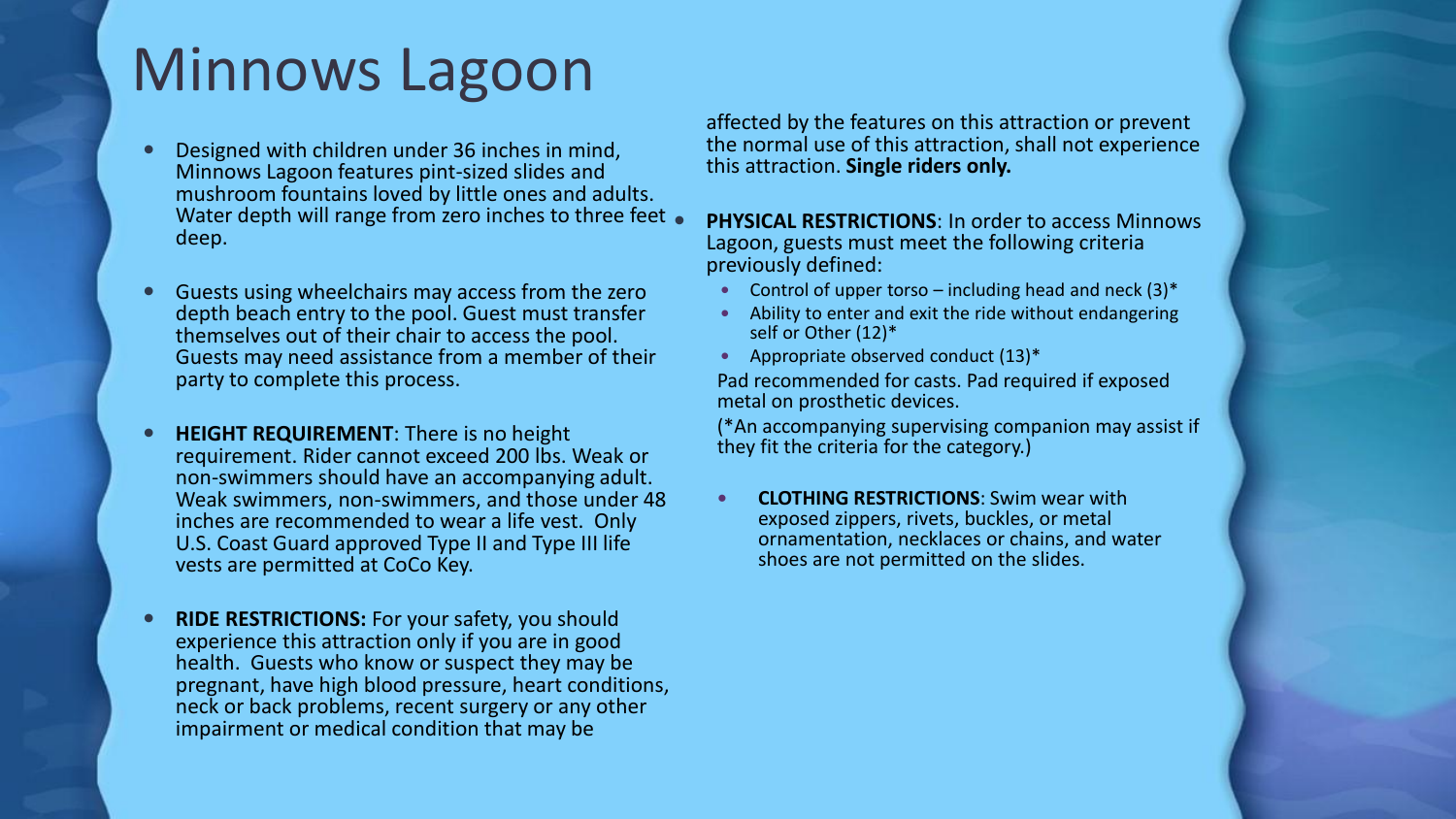# Coral Reef Cove

- Come enjoy Coral Reef Cove and play under the waterfall or take a plunge down Cyclone, the twisting  $\bullet$ waterslide that drops into a 5 foot pool.
- **RIDE ACCESS:** Guests can enter through one of three locations. Stairs are located in the 3 feet end of shallow water, the middle of the pool and the deep end of the 5 foot pool. There is a chair lift located in the shallower end of the pool. However chairs and wheelchairs are not permitted in the pool. Water depth is 3 feet to 5 feet .
- **HEIGHT REQUIREMENT**: Due to the drop into 5 feet of water, the height requirement for cyclone is 48 inches. Rider cannot exceed 300 lbs. There is no height requirement needed for the pool.
- **RIDE RESTRICTIONS:** For your safety, you should experience this attraction only if you are in good health. Guests who know or suspect they may be pregnant, have high blood pressure, heart conditions, neck or back problems, recent surgery or any other impairment or medical condition that may be affected by the features on this attraction or prevent the normal use of this attraction, shall not experience this attraction. **Single Riders only.**
- **PHYSICAL RESTRICTIONS**: In order to access Cyclone, guests must meet the following criteria previously

defined:

- Ability to maintain proper riding position throughout the ride  $(1)^*$
- Control of upper torso including head and neck  $(3)^*$
- Ability to enter and exit the ride without endangering self or other (12)\*
- Appropriate observed conduct (13)
- Pad recommended for casts. Pad required if exposed metal on prosthetic devices. (\*An accompanying supervising companion may assist if they fit the criteria for the category.)
- **CLOTHING RESTRICTIONS**: Swim wear with exposed zippers, rivets, buckles, or metal ornamentation, necklaces or chains, and water shoes are not permitted on the slides.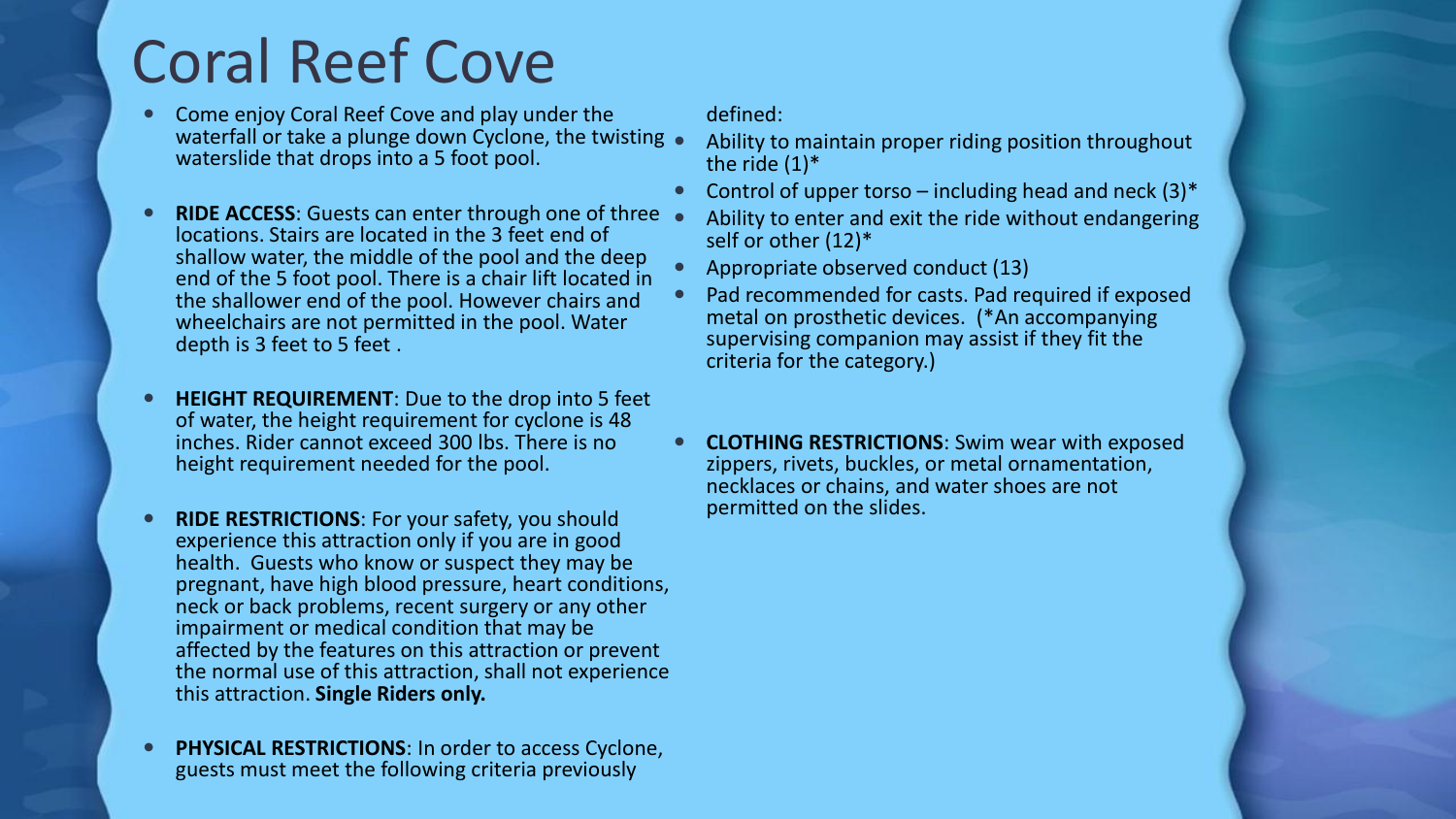### Parrots Perch

- **If you're a kid, Parrots Perch is the place to be. With a** beginner's body slide, 2 intermediate, water spouts and a big bucket that splashes down, kids can laugh it up all day long- and so can you!
- **RIDE ACCESS**: Guests enter through zero depth entry, however chairs and wheelchairs are not permitted in the pool.
- Maximum water depth is 1 foot.
- **HEIGHT REQUIREMENT**: Our purple slides have no height requirement so little ones can enjoy all day. Our blue, green and yellow slides have a height requirement of 40 inches.
- **RIDE RESTRICTIONS:** For your safety, you should experience this attraction only if you are in good health. Guests who know or suspect they may be pregnant, have high blood pressure, heart conditions, neck or back problems, recent surgery or any other impairment or medical condition that may be affected by the features on this attraction or prevent the normal use of this attraction, shall not experience this attraction. **Single Riders only.**
- **PHYSICAL RESTRICTIONS**: In order to access Parrots Perch and immediate slides in the area, guests must meet the following criteria previously defined:
	- Ability to maintain proper riding position throughout the ride  $(1)^*$
	- Control of upper torso including head and neck  $(3)^*$
	- Ability to enter and exit the ride without endangering self or other (12)\*
	- Appropriate observed conduct (13)

Pad recommended for casts. Pad required if exposed metal on prosthetic devices. (\*An accompanying supervising companion may assist if they fit the criteria for the category.)

**CLOTHING RESTRICTIONS**: Swim wear with exposed zippers, rivets, buckles, or metal ornamentation, necklaces or chains, and water shoes are not permitted on the slides.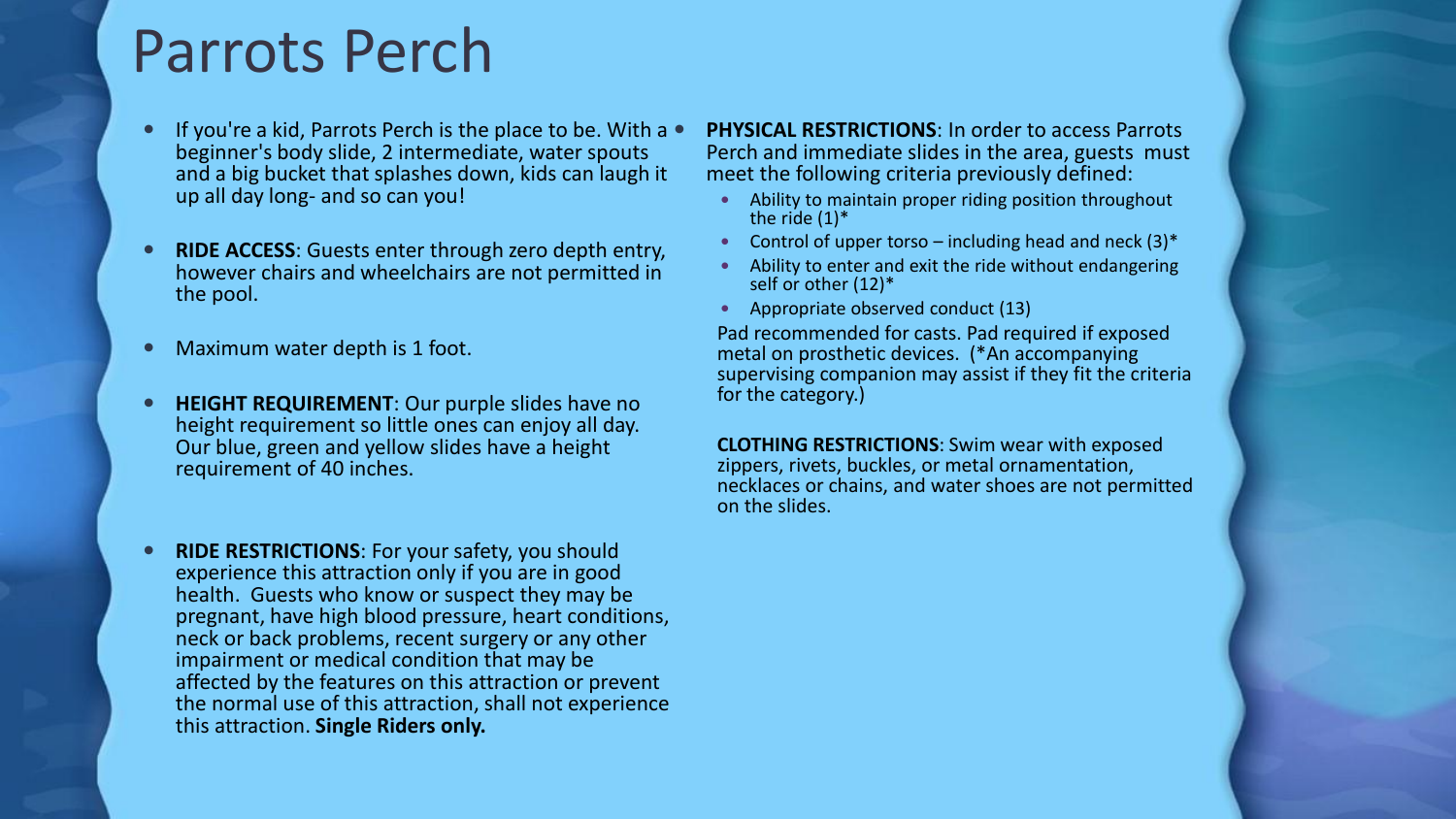# Over The Falls Body Slide

- Experience the twists and turns on this four and a half story drop to the wading pool underneath.
- **RIDE ACCESS**: Guests using wheelchairs will need to transfer from their wheelchair to ascend or descend the steps of the tower. In addition to this, guests will need to enter/exit the slide start tub. Guests will need to exit the slide splash pool. Maximum water depth is 1 foot.
- **HEIGHT REQUIREMENT**: All riders must be 40 inches tall to ride and cannot exceed 300 lbs.
- **RIDE RESTRICTIONS**: For your safety, you should experience this attraction only if you are • in good health. Guests who know or suspect they may be pregnant, have high blood pressure, heart conditions, neck or back problems, recent surgery or any other impairment or medical condition that may be affected by the features on this attraction or prevent the normal use of this attraction, shall not experience this attraction. **Single Riders only.**
- **PHYSICAL RESTRICTIONS:** In order to access Parrots Perch and immediate slides in the area, guests must meet the following criteria previously defined:
	- Ability to maintain proper riding position throughout the ride  $(1)^*$
	- Control of upper torso including head and neck  $(3)^*$
	- Ability to enter and exit the ride without endangering self or other (12)\*
	- Appropriate observed conduct (13)

Pad recommended for casts. Pad required if exposed metal on prosthetic devices. (\*An accompanying supervising companion may assist if they fit the criteria for the category.)

 **CLOTHING RESTRICTIONS**: Swim wear with exposed zippers, rivets, buckles, or metal ornamentation, necklaces or chains, and water shoes are not permitted on the slides.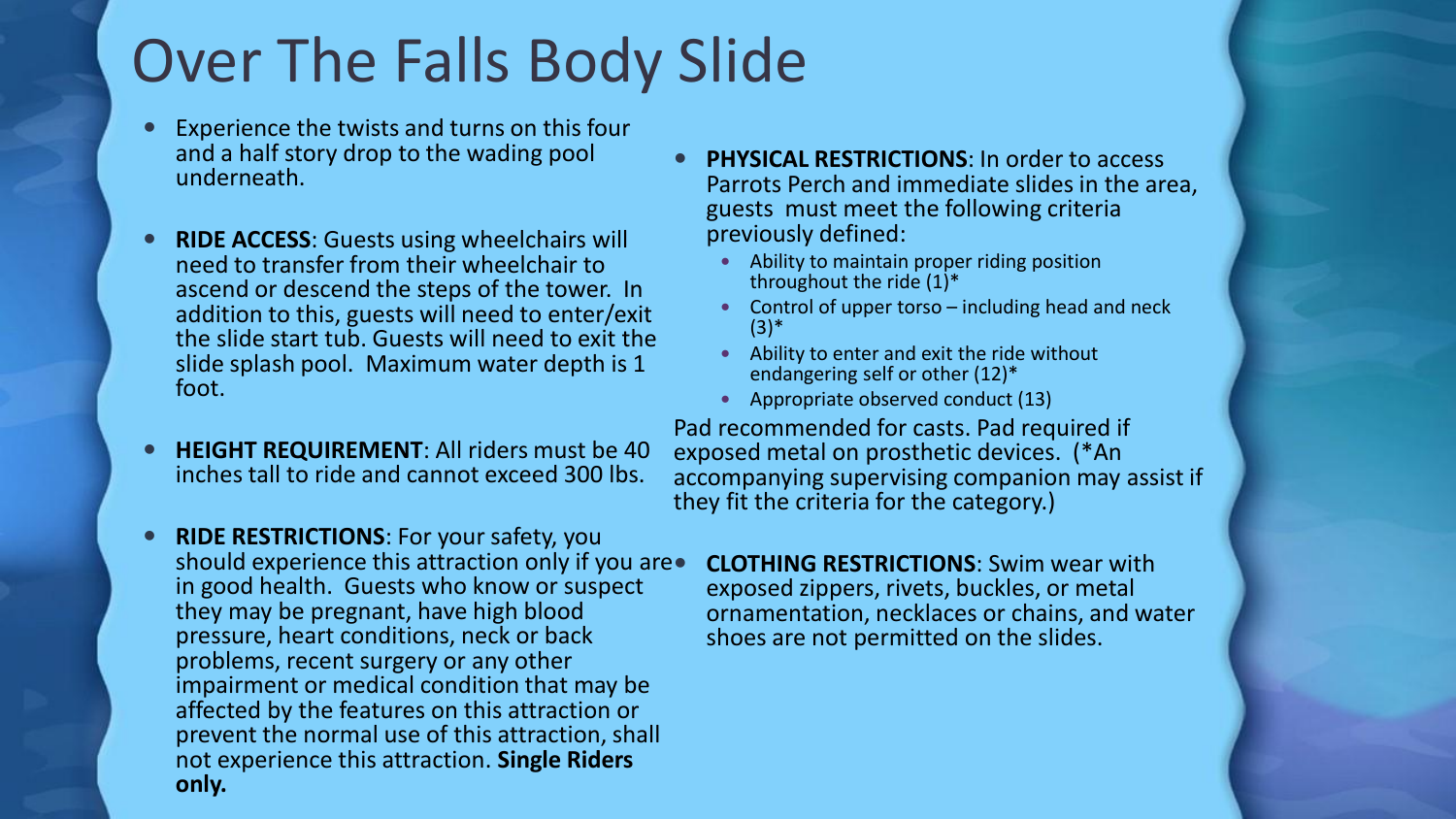### Boomerango

- A water slide in which two riders speed down flumes into massive funnels, sliding high up one side and then the other.
- **RIDE ACCESS**: Guests using wheelchairs will need to transfer from their wheelchair to ascend or descend the steps of the tower. In addition to this, guests will need to enter/exit the slide start tub and transfer on to the ride tube. Guests will need to exit the slide splash pool. Maximum water depth is 1 foot.
- **HEIGHT REQUIREMENT**: Riders must be at least 48 inches tall to ride. Riders cannot exceed 400 lbs.
- **RIDE RESTRICTIONS:** For your safety, you should experience this attraction only if you are in good health. Guests who know or suspect they may be pregnant, have high blood pressure, heart conditions, neck or back problems, recent surgery or any other impairment or medical condition that may be affected by the features on this attraction or prevent the normal use of this attraction, shall not experience this attraction. Double riders

must not exceed 400 lbs. **Double Riders only.**

- **PHYSICAL RESTRICTIONS**: In order to access Surfer Splash, guests must meet the following criteria previously defined:
- Full or braced arm casts, full and lower leg casts, or brace between legs are not permitted. Pad required for wrist or forearm casts and exposed metal on prosthetic devices. (\*An accompanying supervising companion may assist if they fit the criteria for the category.)
	- **CLOTHING RESTRICTIONS**: Swim wear with exposed zippers, rivets, buckles, or metal ornamentation, necklaces or chains, and water shoes are not permitted on the slides.